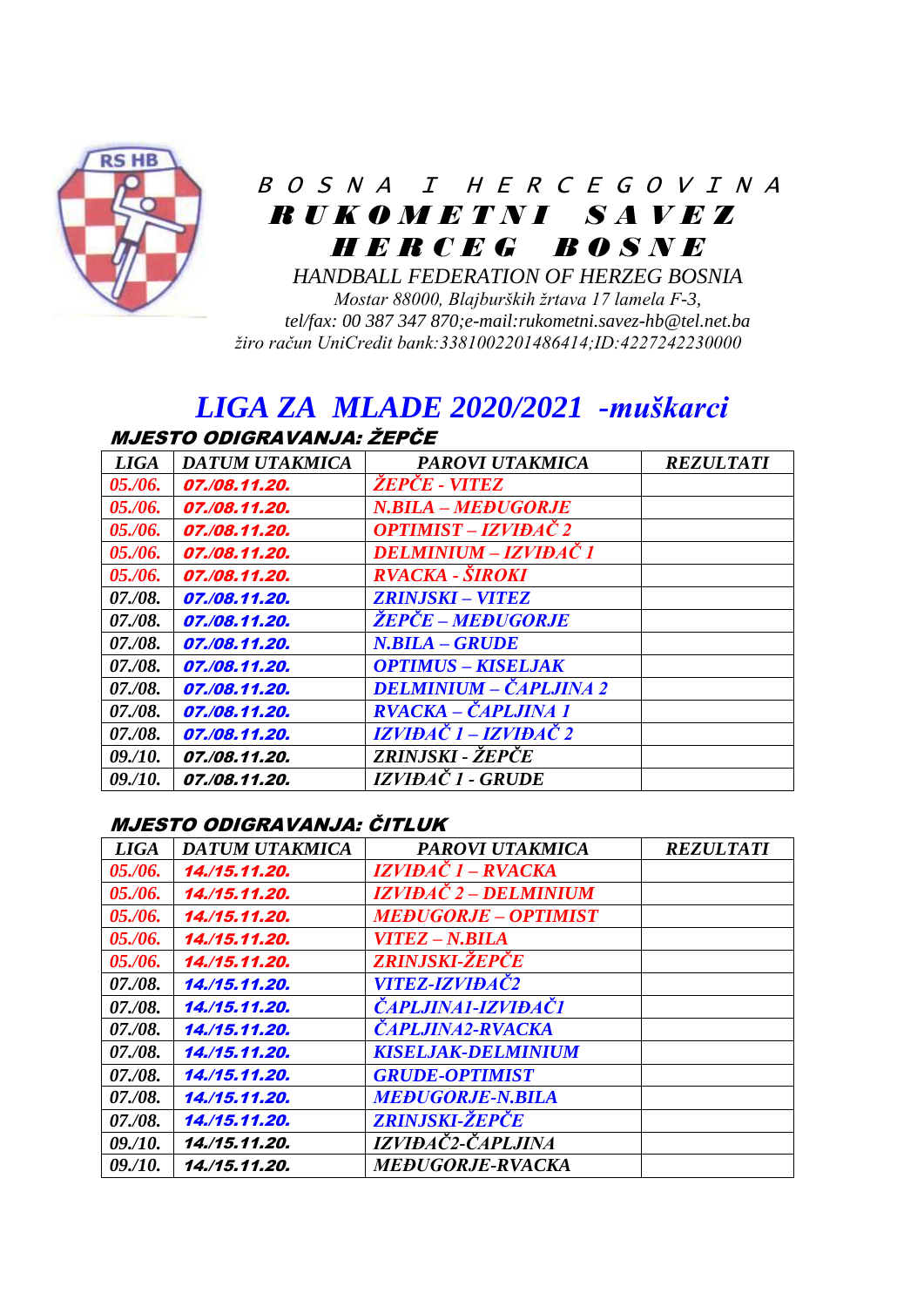#### MJESTO ODIGRAVANJA: LIVNO

| <i>LIGA</i> | DATUM UTAKMICA | <b>PAROVI UTAKMICA</b>           | <b>REZULTATI</b> |
|-------------|----------------|----------------------------------|------------------|
| 05./06.     | 21./22.11.20.  | N.BILA-ZRINJSKI                  |                  |
| 05./06.     | 21./22.11.20.  | <i><b>OPTIMUS-VITEZ</b></i>      |                  |
| 05./06.     | 21./22.11.20.  | <b>DELMINIUM-MEĐUGORJE</b>       |                  |
| 05. / 06.   | 21./22.11.20.  | RVACKA-IZVIĐAČ2                  |                  |
| 05./06.     | 21./22.11.20.  | ŠIROKI-IZVIĐAČI                  |                  |
| 07./08.     | 21./22.11.20.  | <i><b>ŻEPĆE-VITEZ</b></i>        |                  |
| 07./08.     | 21./22.11.20.  | N.BILA-ZRINJSKI                  |                  |
| 07./08.     | 21./22.11.20.  | <b>OPTIMUS-MEĐUGORJE</b>         |                  |
| 07./08.     | 21./22.11.20.  | <b>DELMINIUM-GRUDE</b>           |                  |
| 07./08.     | 21./22.11.20.  | <b>RVACKA-KISELJAK</b>           |                  |
| 07./08.     | 21./22.11.20.  | <i><b>IZVIĐAČI-ČAPLJINA2</b></i> |                  |
| 07./08.     | 21./22.11.20.  | <i><b>IZVIĐAČ2-ČAPLJINA1</b></i> |                  |
| 09./10.     | 21./22.11.20.  | <i><b>ŽEPCE-RVCAKA</b></i>       |                  |
| 09./10.     | 21./22.11.20.  | <b>CAPLJINA-MEĐUGORJE</b>        |                  |

## MJESTO ODIGRAVANJA: ČAPLJINA

| <b>LIGA</b> | DATUM UTAKMICA | PAROVI UTAKMICA               | <b>REZULTATI</b> |
|-------------|----------------|-------------------------------|------------------|
| 05. / 06.   | 28./29.11.20.  | IZVIĐAČ2-ŠIROKI               |                  |
| 05. / 06.   | 28./29.11.20.  | <b>MEĐUGORJE-RVACKA</b>       |                  |
| 05./06.     | 28./29.11.20.  | <i><b>VITEZ-DELMINIUM</b></i> |                  |
| 05./06.     | 28./29.11.20.  | <b>ZRINJSKI-OPTIMUS</b>       |                  |
| 05. / 06.   | 28./29.11.20.  | <i><b>ŻEPČE-N.BILA</b></i>    |                  |
| 07./08.     | 28./29.11.20.  | <i><b>VITEZ-ČAPLJINA1</b></i> |                  |
| 07./08.     | 28./29.11.20.  | <b>ČEPLJINA2-IZVIĐAČ2</b>     |                  |
| 07./08.     | 28./29.11.20.  | <b>KISELJAK-IZVIĐAČI</b>      |                  |
| 07./08.     | 28./29.11.20.  | <b>GRUDE-RVACKA</b>           |                  |
| 07./08.     | 28./29.11.20.  | <b>MEĐUGORJE-DELMINIUM</b>    |                  |
| 07./08.     | 28./29.11.20.  | <b>ZRINJSKI-OPTIMUS</b>       |                  |
| 07./08.     | 28./29.11.20.  | <i><b>ŻEPĊE-N.BILA</b></i>    |                  |
| 09. / 10.   | 28./29.11.20.  | GRUDE-IZVIĐAČ2                |                  |
| 09. / 10.   | 28./29.11.20.  | ZRINJSKI-IZVIĐAČI             |                  |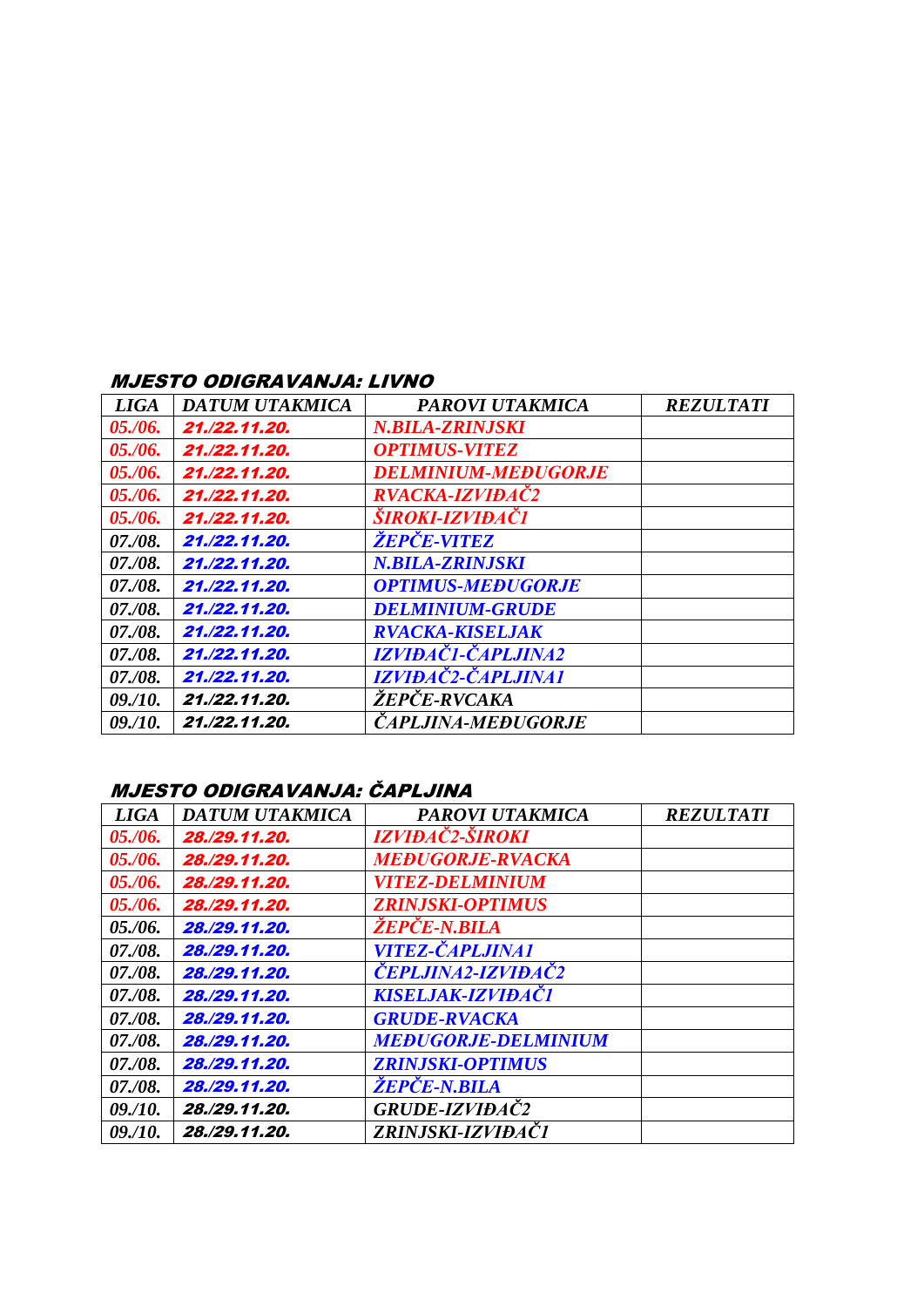### MJESTO ODIGRAVANJA: RAMA-PROZOR

| <b>LIGA</b> | <b>DATUM UTAKMICA</b> | <b>PAROVI UTAKMICA</b>            | <b>REZULTATI</b> |
|-------------|-----------------------|-----------------------------------|------------------|
| 05. / 06.   | 05./06.12.20.         | <b>OPTIMUS-ŽEPČE</b>              |                  |
| 05. / 06.   | 05./06.12.20.         | <b>DELMINIUM-ZRINJSKI</b>         |                  |
| 05. / 06.   | 05./06.12.20.         | <b>RVACKA-VITEZ</b>               |                  |
| 05. / 06.   | 05./06.12.20.         | <b><i>SIROKI-MEĐUGORJE</i></b>    |                  |
| 05./06.     | 05./06.12.20.         | <i><b>IZVIĐAČI-IZVIĐAČ2</b></i>   |                  |
| 07./08.     | 05./06.12.20.         | <b>N.BILA-VITEZ</b>               |                  |
| 07./08.     | 05./06.12.20.         | <b>OPTIMUS-ŽEPČE</b>              |                  |
| 07./08.     | 05./06.12.20.         | <b>DELMINIUM-ZRINJSKI</b>         |                  |
| 07./08.     | 05./06.12.20.         | <b>RVACKA-MEĐUGORJE</b>           |                  |
| 07./08.     | 05./06.12.20.         | <b>IZVIĐAČ1-GRUDE</b>             |                  |
| 07./08.     | 05./06.12.20.         | IZVIĐAČ2-KISELJAK                 |                  |
| 07./08.     | 05./06.12.20.         | <i><b>ČAPLJINA1-ČAPLJINA2</b></i> |                  |
| 09. / 10.   | 05./06.12.20.         | IZVIĐAČI-ŽEPČE                    |                  |
| 09. / 10.   | 05./06.12.20.         | IZVIĐAČ2-ZRINJSKI                 |                  |

#### MJESTO ODIGRAVANJA: MOSTAR

| <b>LIGA</b> | <b>DATUM UTAKMICA</b> | <b>PAROVI UTAKMICA</b>         | <b>REZULTATI</b> |
|-------------|-----------------------|--------------------------------|------------------|
| 05./06.     | 12./13.12.20.         | <b>MEĐUGORJE-IZVIĐAČI</b>      |                  |
| 05. / 06.   | 12./13.12.20.         | <i><b>VITEZ-ŠIROKI</b></i>     |                  |
| 05./06.     | 12./13.12.20.         | <i><b>ZRIN.ISKI-RVACKA</b></i> |                  |
| 05. / 06.   | 12./13.12.20.         | <i><b>ŽEPČE-DELMINIUM</b></i>  |                  |
| 05./06.     | 12,/13,12,20,         | <b>N.BILA-OPTIMUS</b>          |                  |
| 07./08.     | 12./13.12.20.         | <i><b>VITEZ-ČAPLJINA2</b></i>  |                  |
| 07./08.     | 12./13.12.20.         | KISELJAK-ČAPLJINA1             |                  |
| 07./08.     | 12./13.12.20.         | <b>GRUDE-IZVIĐAČ2</b>          |                  |
| 07./08.     | 12./13.12.20.         | <b>MEĐUGORJE-IZVIĐAČI</b>      |                  |
| 07./08.     | 12./13.12.20.         | <b>ZRINJSKI-RVACKA</b>         |                  |
| 07./08.     | 12./13.12.20.         | <i><b>ŽEPČE-DELMINIUM</b></i>  |                  |
| 07./08.     | 12./13.12.20.         | <b>N.BILA-OPTIMIST</b>         |                  |
| 09. / 10.   | 12./13.12.20.         | <b>MEĐUGORJE-GRUDE</b>         |                  |
| 09. / 10.   | 12./13.12.20.         | RVACKA-ČAPLJINA                |                  |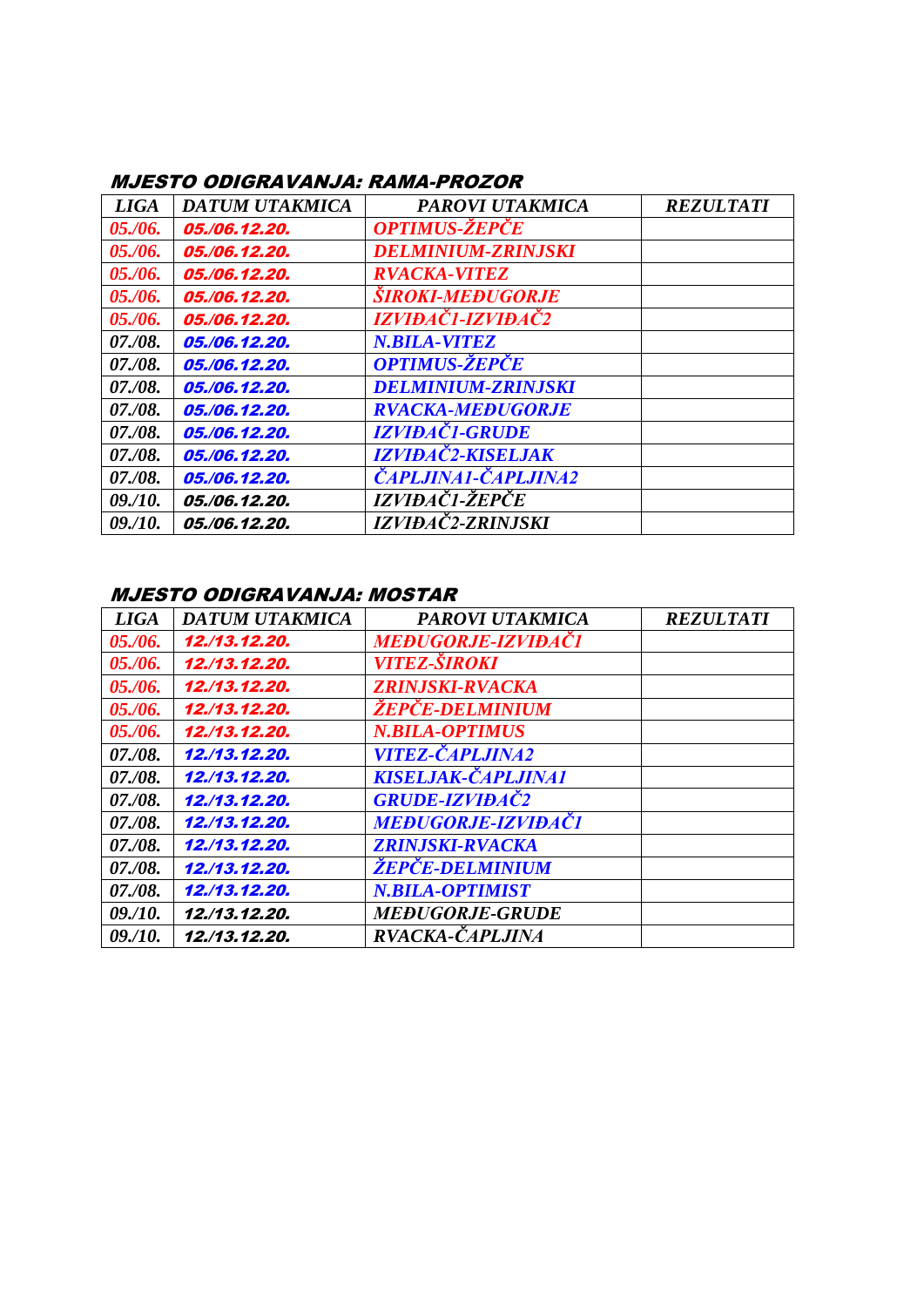#### MJESTO ODIGRAVANJA: LJUBUŠKI

| <b>LIGA</b> | DATUM UTAKMICA | PAROVI UTAKMICA                  | <b>REZULTATI</b> |
|-------------|----------------|----------------------------------|------------------|
| 05. / 06.   | 06./07.03.21.  | <b>DELMINIUM-N.BILA</b>          |                  |
| 05./06.     | 06./07.03.21.  | <b>RVACKA-ŽEPČE</b>              |                  |
| 05./06.     | 06./07.03.21.  | <b><i>SIROKI-ZRINJSKI</i></b>    |                  |
| 05. / 06.   | 06./07.03.21.  | <i><b>IZVIĐAČI-VITEZ</b></i>     |                  |
| 05./06.     | 06./07.03.21.  | <b>IZVIĐAČ2-MEĐUGORJE</b>        |                  |
| 07./08.     | 06./07.03.21.  | <b>OPTIMUS-VITEZ</b>             |                  |
| 07./08.     | 06./07.03.21.  | <b>DELMINIUM-N.BILA</b>          |                  |
| 07./08.     | 06./07.03.21.  | <b>RVACKA-ŽEPČE</b>              |                  |
| 07./08.     | 06./07.03.21.  | <i><b>IZVIĐAČI-ZRINJSKI</b></i>  |                  |
| 07./08.     | 06./07.03.21.  | <i><b>IZVIĐAČ2-MEĐUGORJE</b></i> |                  |
| 07./08.     | 06./07.03.21.  | <b><i>CAPLJINA1-GRUDE</i></b>    |                  |
| 07./08.     | 06./07.03.21.  | <b>ČAPLJINA2-KISELJAK</b>        |                  |
| 09./10.     | 06,/07,03,21,  | ZEPČE-ČAPLJINA                   |                  |
| 09. / 10.   | 06./07.03.21.  | <b>GRUDE-RVACKA</b>              |                  |

### MJESTO ODIGRAVANJA: TOMISLAVGRAD

| <b>LIGA</b> | DATUM UTAKMICA | <b>PAROVI UTAKMICA</b>       | <b>REZULTATI</b> |
|-------------|----------------|------------------------------|------------------|
| 05. / 06.   | 13./14.03.21.  | <i><b>VITEZ-IZVIĐAČ2</b></i> |                  |
| 05. / 06.   | 13./14.03.21.  | ZRINJSKI-IZVIĐAČI            |                  |
| 05. / 06.   | 13,/14,03,21,  | <i>ŽEPČE-ŠIROKI</i>          |                  |
| 05. / 06.   | 13./14.03.21.  | N.BILA-RVACKA                |                  |
| 05./06.     | 13./14.03.21.  | <b>OPTIMUS-DELMINIUM</b>     |                  |
| 07./08.     | 13./14.03.21.  | <i><b>VITEZ-KISELJAK</b></i> |                  |
| 07./08.     | 13./14.03.21.  | <b>GRUDE-CAPLJINA2</b>       |                  |
| 07./08.     | 13./14.03.21.  | <b>MEĐUGORJE-ČAPLJINA1</b>   |                  |
| 07./08.     | 13./14.03.21.  | <b>ZRINJSKI-IZVIĐAČ2</b>     |                  |
| 07./08.     | 13./14.03.21.  | <i>ŽEPČE-IZVIĐAČ1</i>        |                  |
| 07./08.     | 13./14.03.21.  | <b>N.BILA-RVACKA</b>         |                  |
| 07./08.     | 13,/14,03,21,  | <b>OPTIMUS-DELMINIUM</b>     |                  |
| 09. / 10.   | 13./14.03.21.  | <b>ZRINJSKI-MEĐUGORJE</b>    |                  |
| 09. / 10.   | 13,/14,03,21,  | IZVIĐAČI-IZVIĐAČ2            |                  |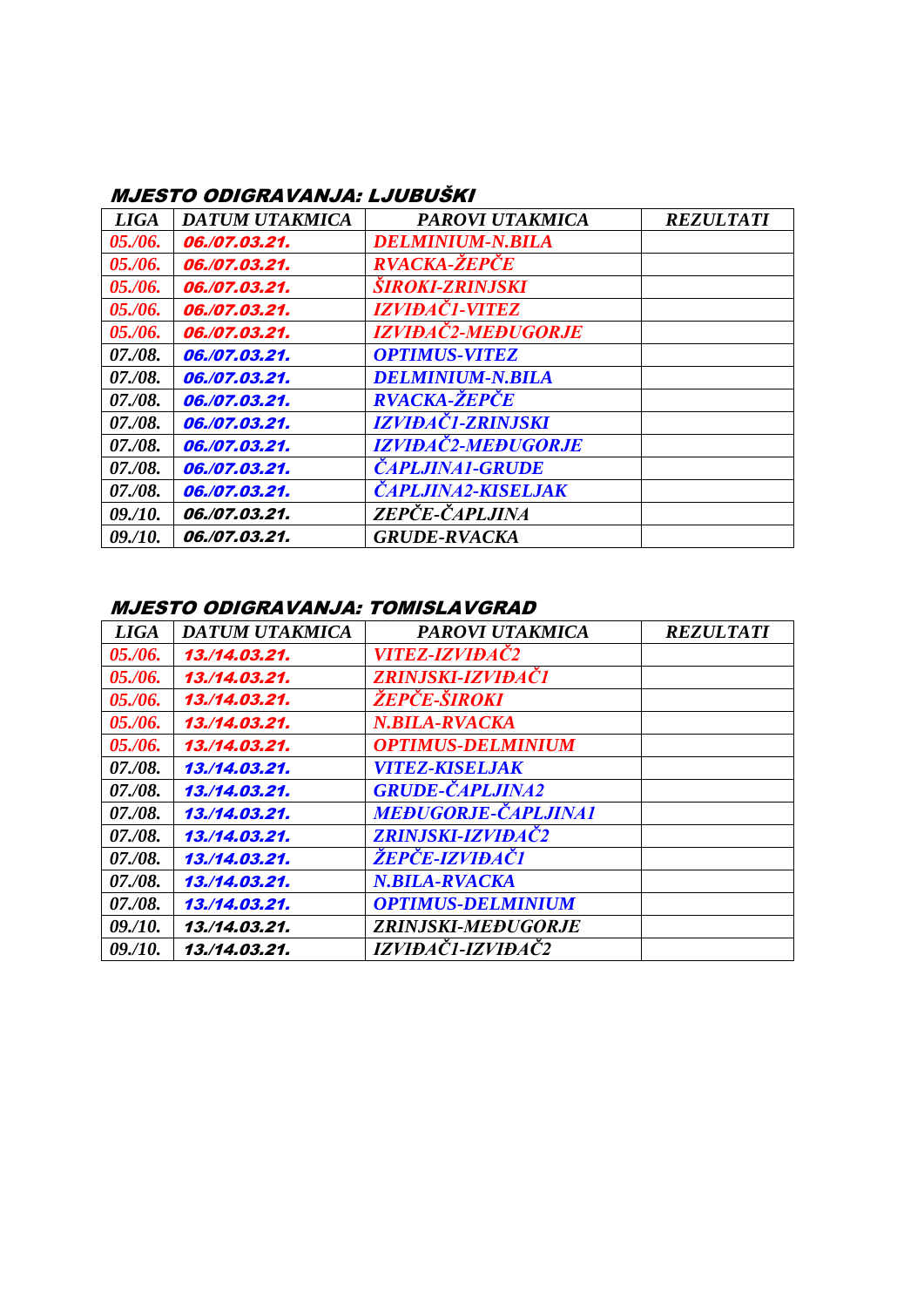## MJESTO ODIGRAVANJA: NOVA BILA

| <b>LIGA</b> | DATUM UTAKMICA | PAROVI UTAKMICA                   | <b>REZULTATI</b> |
|-------------|----------------|-----------------------------------|------------------|
| 05./06.     | 20./21.03.21.  | <b>RVACKA-OPTIMUS</b>             |                  |
| 05. / 06.   | 20./21.03.21.  | <b><i>SIROKI-N.BILA</i></b>       |                  |
| 05./06.     | 20./21.03.21.  | IZVIĐAČI-ŽEPČE                    |                  |
| 05. / 06.   | 20./21.03.21.  | <i><b>IZVIĐAČ2-ZRINJSKI</b></i>   |                  |
| 05./06.     | 20./21.03.21.  | <b>MEĐUGORJE-VITEZ</b>            |                  |
| 07./08.     | 20./21.03.21.  | <b>DELMINIJUM-VITEZ</b>           |                  |
| 07. / 08.   | 20./21.03.21.  | <b>RVACKA-OPTIMUS</b>             |                  |
| 07./08.     | 20./21.03.21.  | <b>IZVIĐAČI-N.BILA</b>            |                  |
| 07./08.     | 20./21.03.21.  | <b>IZVIĐAČ2-ŽEPČE</b>             |                  |
| 07./08.     | 20./21.03.21.  | <b>CAPLJINA1-ZRINJSKI</b>         |                  |
| 07./08.     | 20./21.03.21.  | <b><i>CAPLJINA2-MEĐUGORJE</i></b> |                  |
| 07./08.     | 20./21.03.21.  | <b>KISELJAK-GRUDE</b>             |                  |
| 09. / 10.   | 20./21.03.21.  | IZVIĐAČ2-ŽEPČE                    |                  |
| 09. / 10.   | 20./21.03.21.  | <i><b>MEĐUGORJE-IZVIĐAČI</b></i>  |                  |

#### MJESTO ODIGRAVANJA: GRUDE

| <b>LIGA</b> | <b>DATUM UTAKMICA</b> | <b>PAROVI UTAKMICA</b>         | <b>REZULTATI</b> |
|-------------|-----------------------|--------------------------------|------------------|
| 05. / 06.   | 27./28.03.21.         | <b>ZRINJSKI-MEĐUGORJE</b>      |                  |
| 05,06.      | 27./28.03.21.         | <i>ŽEPČE-IZVIĐAČ2</i>          |                  |
| 05. / 06.   | 27./28.03.21.         | N.BILA-IZVIĐAČI                |                  |
| 05./06.     | 27./28.03.21.         | <i><b>OPTIMUS-ŠIROKI</b></i>   |                  |
| 05. / 06.   | 27./28.03.21.         | <b>DELMINIUM-RVACKA</b>        |                  |
| 07./08.     | 27./28.03.21.         | <i><b>VITEZ-GRUDE</b></i>      |                  |
| 07./08.     | 27./28.03.21.         | <b>MEĐUGORJE-KISELJAK</b>      |                  |
| 07./08.     | 27./28.03.21.         | <b>ZRINJSKI-ČAPLJINA2</b>      |                  |
| 07./08.     | 27./28.03.21.         | <i><b>ŽEPČE-ČAPLJINA1</b></i>  |                  |
| 07./08.     | 27./28.03.21.         | N.BILA-IZVIĐAČ2                |                  |
| 07./08.     | 27./28.03.21.         | <i><b>OPTIMUS-IZVIĐAČI</b></i> |                  |
| 07./08.     | 27./28.03.21.         | <b>DELMINIUM-RVACKA</b>        |                  |
| 09. / 10.   | 27./28.03.21.         | <b>RVACKA-ZRINJSKI</b>         |                  |
| 09. / 10.   | 27./28.03.21.         | <i><b>CAPLJINA-GRUDE</b></i>   |                  |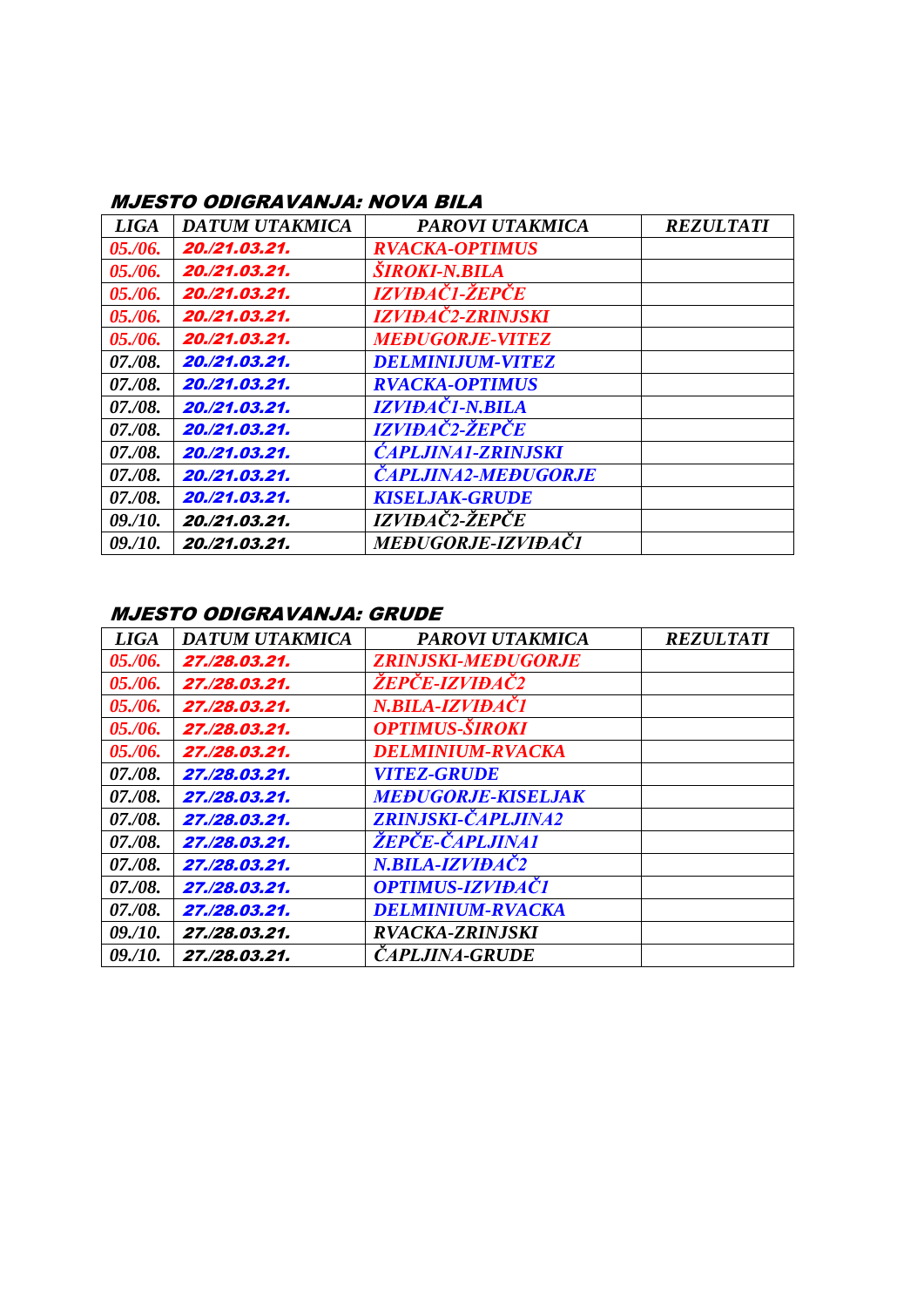## MJESTO ODIGRAVANJA: VITEZ

| <b>LIGA</b> | DATUM UTAKMICA | <b>PAROVI UTAKMICA</b>           | <b>REZULTATI</b> |
|-------------|----------------|----------------------------------|------------------|
| 05. / 06.   | 03./04.04.21.  | <b>SIROKI-DELMINIUM</b>          |                  |
| 05./06.     | 03./04.04.21.  | <i><b>IZVIĐAČI-OPTIMUS</b></i>   |                  |
| 05./06.     | 03./04.04.21.  | <i><b>IZVIĐAČ2-N.BILA</b></i>    |                  |
| 05./06.     | 03./04.04.21.  | <b>MEĐUGORJE-ŽEPČE</b>           |                  |
| 05./06.     | 03./04.04.21.  | <i><b>VITEZ-ZRINJSKI</b></i>     |                  |
| 07./08.     | 03./04.04.21.  | <b>RVACKA-VITEZ</b>              |                  |
| 07./08.     | 03./04.04.21.  | <i><b>IZVIĐAČI-DELMINIUM</b></i> |                  |
| 07./08.     | 03./04.04.21.  | <b>IZVIĐAČ2-OPTIMUS</b>          |                  |
| 07./08.     | 03./04.04.21.  | <b>CAPLJINA1-N.BILA</b>          |                  |
| 07./08.     | 03./04.04.21.  | <i>ČAPLJINA2-ŽEPČE</i>           |                  |
| 07./08.     | 03./04.04.21.  | <b>KISELJAK-ZRINJSKI</b>         |                  |
| 07./08.     | 03./04.04.21.  | <b>GRUDE-MEĐUGORJE</b>           |                  |
| 09./10.     | 03./04.04.21.  | <b>ZEPČE-GRUDE</b>               |                  |
| 09/10.      | 03./04.04.21.  | ZRINJSKI-ČAPLJINA                |                  |

### MJESTO ODIGRAVANJA: MOSTAR

| <b>LIGA</b> | DATUM UTAKMICA | <b>PAROVI UTAKMICA</b>       | <b>REZULTATI</b> |
|-------------|----------------|------------------------------|------------------|
| 07./08.     | 10./11.04.21.  | <b>VITEZ-MEĐUGORJE</b>       |                  |
| 07./08.     | 10,/11.04.21.  | <b>ZRINJSKI-GRUDE</b>        |                  |
| 07./08.     | 10./11.04.21.  | <i><b>ŽEPČE-KISELJAK</b></i> |                  |
| 07./08.     | 10,/11.04.21.  | N.BILA-CAPLJINA2             |                  |
| 07./08.     | 10./11.04.21.  | OPTIMIST-ČAPLJINA1           |                  |
| 07./08.     | 10./11.04.21.  | DELMINIUM-IZVIĐAČ2           |                  |
| 07./08.     | 10,/11.04.21.  | RVACKA-IZVIĐAČI              |                  |
| 09. / 10.   | 10./11.04.21.  | IZVIĐAČI-RVACKA              |                  |
| 09./10.     | 10./11.04.21.  | IZVIĐAČ2-MEĐUGORJE           |                  |
| 09/10.      | 10./11.04.21.  | <b>GRUDE-ZRINJSKI</b>        |                  |